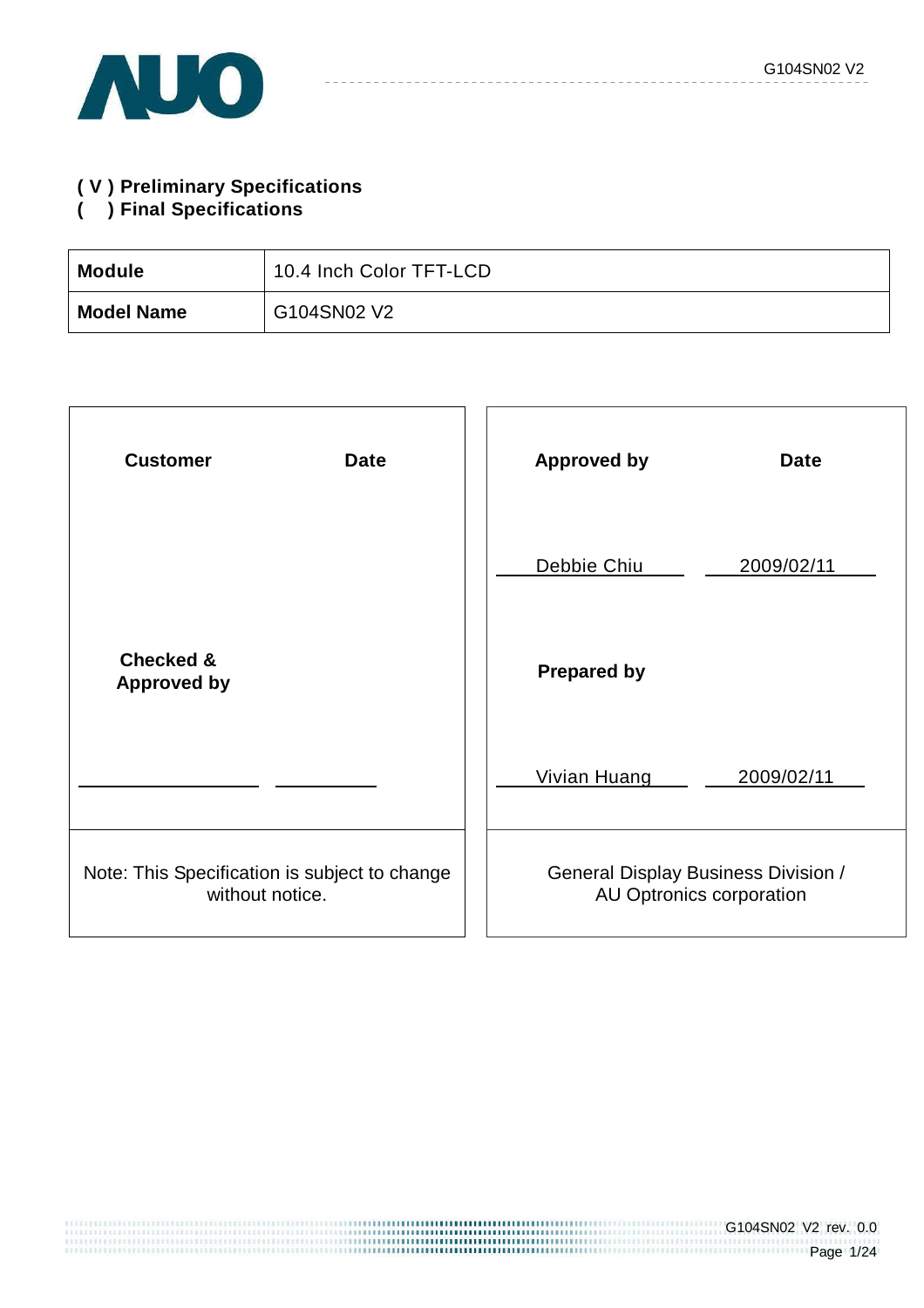

# **Contents**

| 11 Safety |  |
|-----------|--|
|           |  |
|           |  |
|           |  |
|           |  |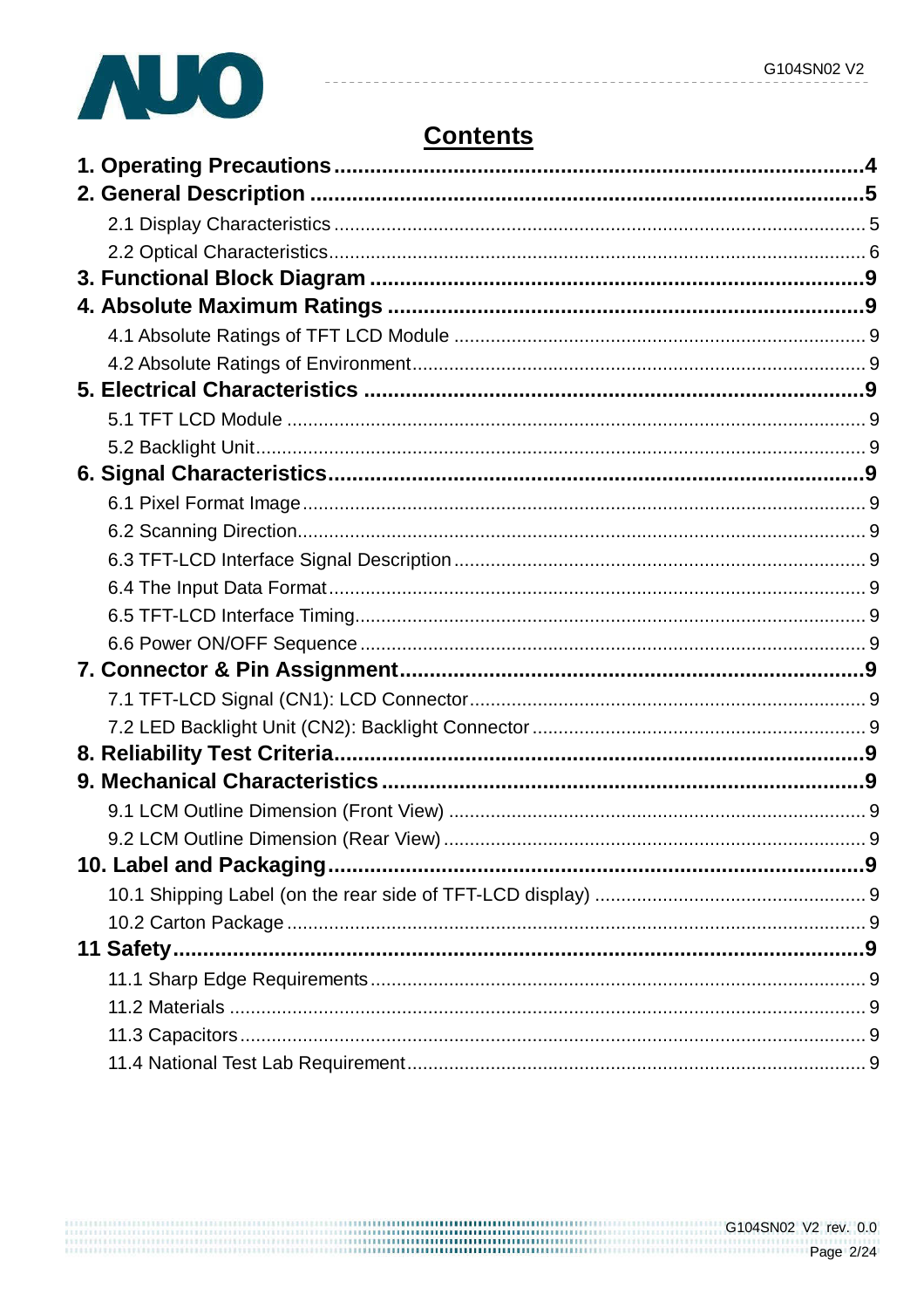

| <b>Version and Date</b> | Page | Old description      | <b>New Description</b> |
|-------------------------|------|----------------------|------------------------|
| 0.0 2009/02/03          | All  | <b>First Edition</b> |                        |
|                         |      |                      |                        |
|                         |      |                      |                        |
|                         |      |                      |                        |
|                         |      |                      |                        |
|                         |      |                      |                        |
|                         |      |                      |                        |
|                         |      |                      |                        |
|                         |      |                      |                        |
|                         |      |                      |                        |
|                         |      |                      |                        |
|                         |      |                      |                        |
|                         |      |                      |                        |

 $- - - - - -$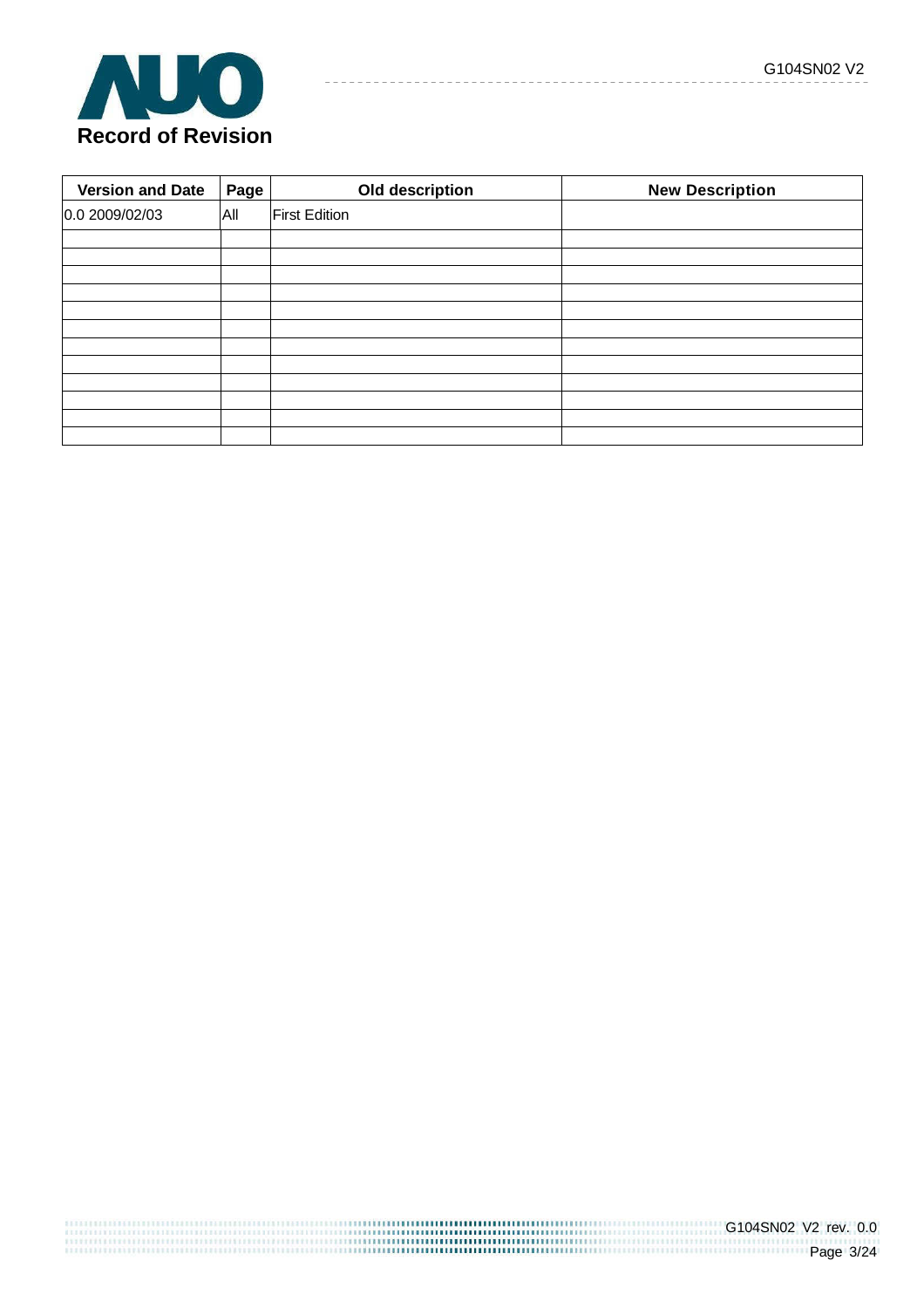

## **1. Operating Precautions**

- 1) Since front polarizer is easily damaged, please be cautious and not to scratch it.
- 2) Be sure to turn off power supply when inserting or disconnecting from input connector.
- 3) Wipe off water drop immediately. Long contact with water may cause discoloration or spots.
- 4) When the panel surface is soiled, wipe it with absorbent cotton or soft cloth.
- 5) Since the panel is made of glass, it may be broken or cracked if dropped or bumped on hard surface.
- 6) To avoid ESD (Electro Static Discharde) damage, be sure to ground yourself before handling TFT-LCD Module.
- 7) Do not open nor modify the module assembly.
- 8) Do not press the reflector sheet at the back of the module to any direction.
- 9) In case if a module has to be put back into the packing container slot after it was taken out from the container, do not press the center of the LED light bar edge. Instead, press at the far ends of the LED light bar edge softly. Otherwise the TFT Module may be damaged.
- 10) At the insertion or removal of the Signal Interface Connector, be sure not to rotate nor tilt the Interface Connector of the TFT Module.
- 11) TFT-LCD Module is not allowed to be twisted & bent even force is added on module in a very short time. Please design your display product well to avoid external force applying to module by end-user directly.
- 12) Small amount of materials without flammability grade are used in the TFT-LCD module. The TFT-LCD module should be supplied by power complied with requirements of Limited Power Source (IEC60950 or UL1950), or be applied exemption.
- 13) Severe temperature condition may result in different luminance, response time and lamp ignition voltage.
- 14) Continuous operating TFT-LCD display under low temperature environment may accelerate lamp exhaustion and reduce luminance dramatically.
- 15) The data on this specification sheet is applicable when LCD module is placed in landscape position.
- 16) Continuous displaying fixed pattern may induce image sticking. It's recommended to use screen saver or shuffle content periodically if fixed pattern is displayed on the screen.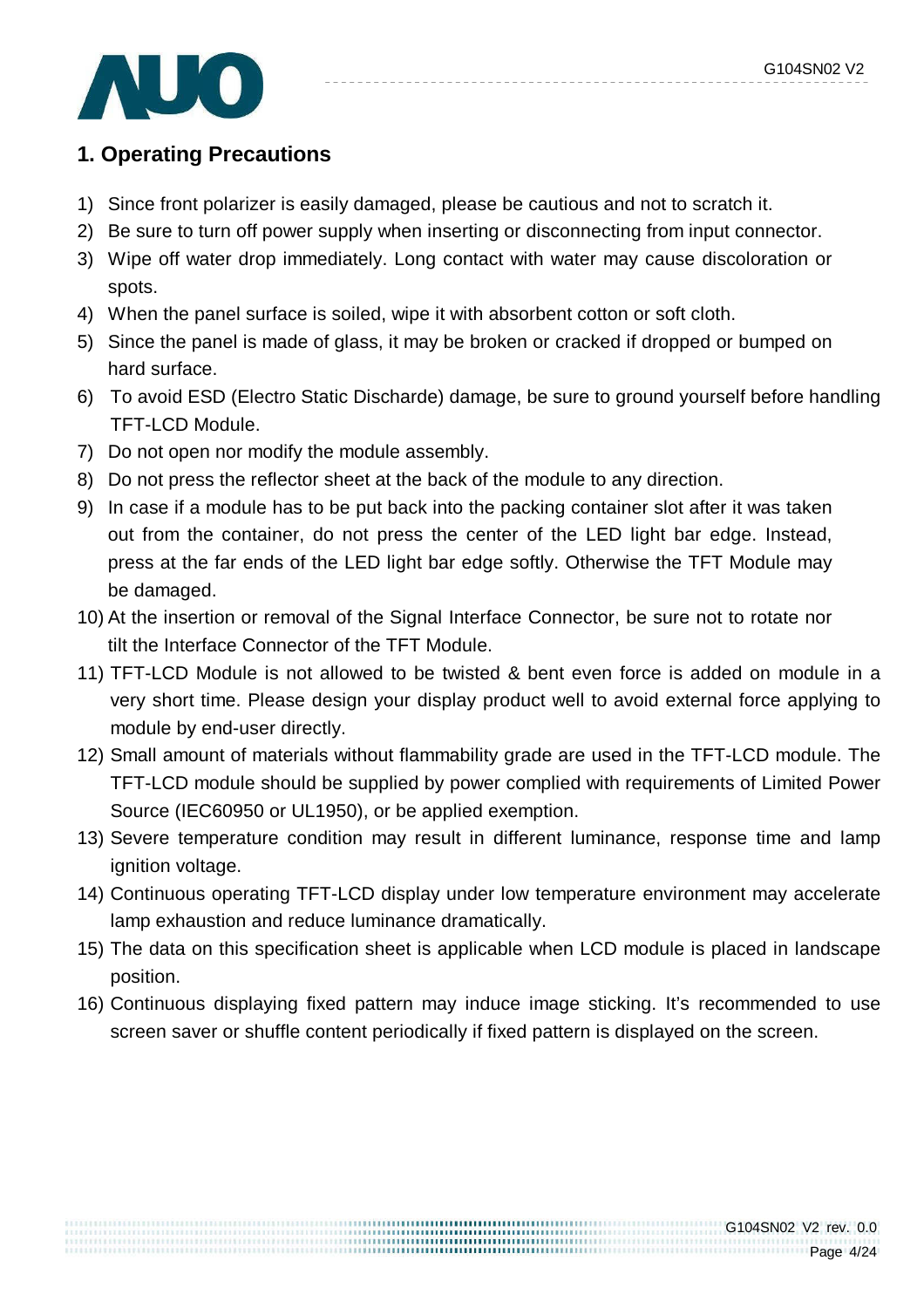

### **2. General Description**

This specification applies to the Color Active Matrix Liquid Crystal Display G104SN02 V2 composed of a TFT-LCD display, a driver and power supply circuit, and a LED backlight system.

The screen format is intended to support SVGA (800(H) x 600(V)) screen and 16.2M (RGB 8-bits) or 262k colors (RGB 6-bits).

LED driving board for backlight unit is included in G104SN02 V2 and the LED unit is replaceable.

All input signals are LVDS interface and compatible with G104SN02 V1.

G104SN02 V2 designed with wide viewing angle; wide temperature and long life LED backlight is well suited for industial applications.

G104SN02 V2 is a RoHS product.

### **2.1 Display Characteristics**

The following items are characteristics summary on the table under 25 ℃ condition:

| <b>Items</b>                                                     | <b>Unit</b>                    | <b>Specifications</b>              |
|------------------------------------------------------------------|--------------------------------|------------------------------------|
| Screen Diagonal                                                  | [inch]                         | 10.4                               |
| Active Area                                                      | [mm]                           | 211.2 (H) x 158.4 (V)              |
| Pixels H x V                                                     |                                | 800 x 3(RGB) x 600                 |
| <b>Pixel Pitch</b>                                               | [mm]                           | $0.264 \times 0.264$               |
| <b>Pixel Arrangement</b>                                         |                                | R.G.B. Vertical Stripe             |
| Display Mode                                                     |                                | TN, Normally White                 |
| Nominal Input Voltage VDD                                        | [Volt]                         | $3.3$ (typ.)                       |
| <b>Typical Power Consumption</b>                                 | [Watt]                         | 5.2W<br>All black pattern          |
| Weight                                                           | [Grams]                        | 360(Typ.)                          |
| <b>Physical Size</b>                                             | [mm]                           | 243.0(H) x 184.0(V) x 8.0(D)(Typ.) |
| <b>Electrical Interface</b>                                      |                                | 1 channel LVDS                     |
| <b>Surface Treatment</b>                                         |                                | Anti-glare, Hardness 3H            |
| <b>Support Color</b>                                             |                                | 16.2M / 262K colors                |
| <b>Temperature Range</b><br>Operating<br>Storage (Non-Operating) | $[^{\circ}C]$<br>$[^{\circ}C]$ | $-30$ to $+85$<br>$-30$ to $+85$   |
| RoHS Compliance                                                  |                                | RoHS Compliance                    |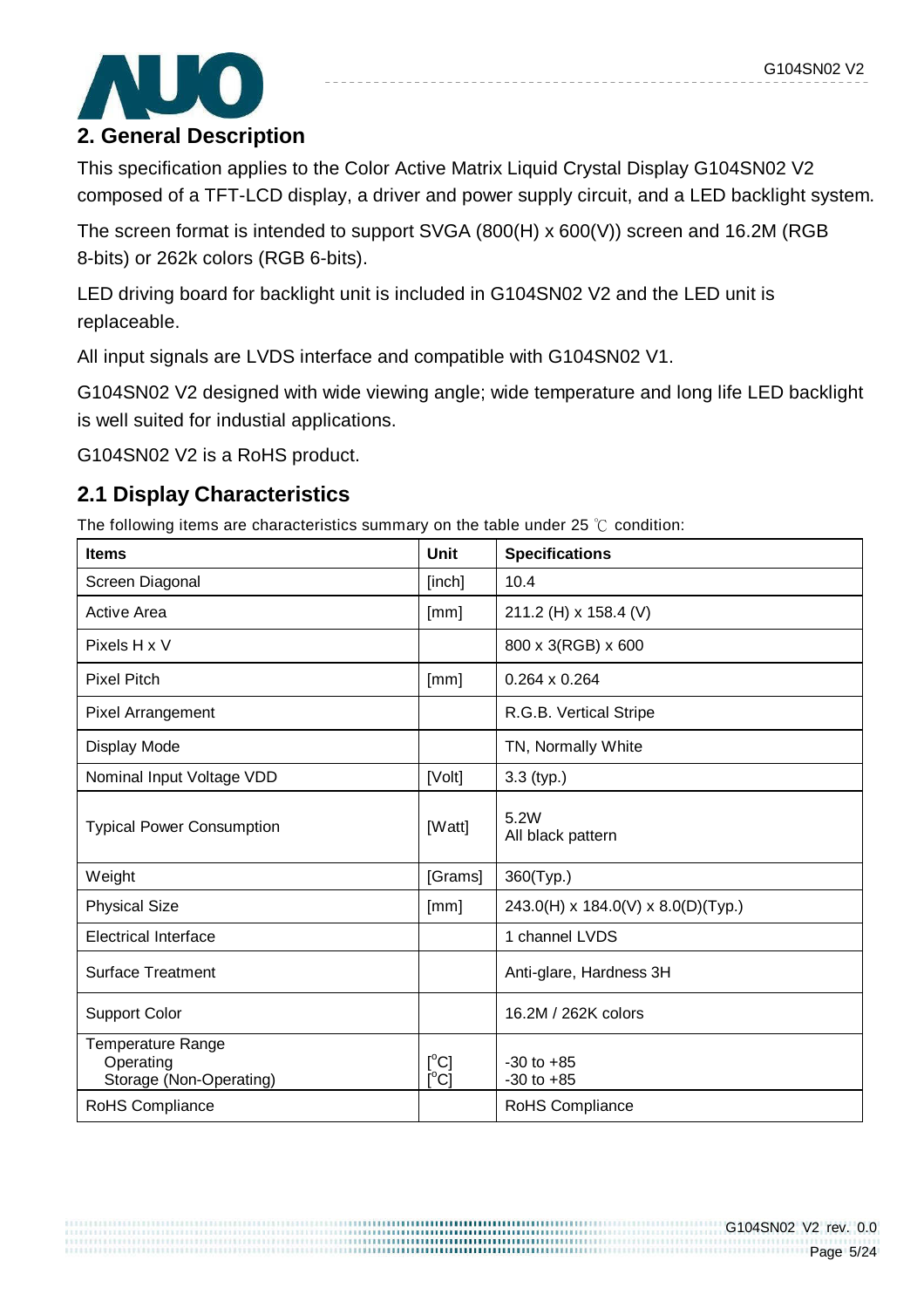

## **2.2 Optical Characteristics**

The optical characteristics are measured under stable conditions at 25℃ (Room Temperature):

| Item                                | Unit     | <b>Conditions</b>                          | Min.                     | Typ.       | Max.                     | Remark    |
|-------------------------------------|----------|--------------------------------------------|--------------------------|------------|--------------------------|-----------|
| White Luminance                     | [cd/m2]  | $I_F = 80$ mA/1 LED Line<br>(center point) | 300                      | 400        |                          | Note 1    |
| Uniformity                          | %        | 5 Points                                   | 75                       |            | $\overline{\phantom{a}}$ | Note 2, 3 |
| <b>Contrast Ratio</b>               |          |                                            | 500                      | 700        | ۰                        | Note 4    |
|                                     | [msec]   | Rising                                     |                          | 10         | 20                       |           |
| Response Time                       | [msec]   | Falling                                    | $\overline{\phantom{a}}$ | 20         | 30                       | Note 5    |
|                                     | [msec]   | Raising + Falling                          |                          | 30         | 50                       |           |
|                                     | [degree] | Horizontal<br>(Right)                      | 70                       | 80         |                          |           |
|                                     | [degree] | $CR = 10$<br>(Left)                        | 70                       | 80         | -                        |           |
| Viewing Angle                       | [degree] | Vertical<br>(Upper)                        | 50                       | 60         |                          | Note 6    |
|                                     | [degree] | (Lower)<br>$CR = 10$                       | 70                       | 80         | -                        |           |
|                                     |          | Red x                                      | <b>TBD</b>               | <b>TBD</b> | <b>TBD</b>               |           |
|                                     |          | Red y                                      | <b>TBD</b>               | <b>TBD</b> | <b>TBD</b>               |           |
|                                     |          | Green x                                    | <b>TBD</b>               | <b>TBD</b> | <b>TBD</b>               |           |
| Color / Chromaticity<br>Coordinates |          | Green y                                    | <b>TBD</b>               | <b>TBD</b> | <b>TBD</b>               |           |
| (CIE 1931)                          |          | Blue x                                     | <b>TBD</b>               | <b>TBD</b> | <b>TBD</b>               |           |
|                                     |          | Blue y                                     | <b>TBD</b>               | <b>TBD</b> | <b>TBD</b>               |           |
|                                     |          | White x                                    | 0.26                     | 0.31       | 0.36                     |           |
|                                     |          | White y                                    | 0.28                     | 0.33       | 0.38                     |           |
| <b>Color Gamut</b>                  | %        |                                            |                          | 45         |                          |           |

Note 1: Measurement method

Equipment Pattern Generator, Power Supply, Digital Voltmeter, Luminance meter (SR\_3 or equivalent)

Aperture 1° with 50cm viewing distance

Test Point Center

Environment  $< 1$  lux



Module Driving Equipment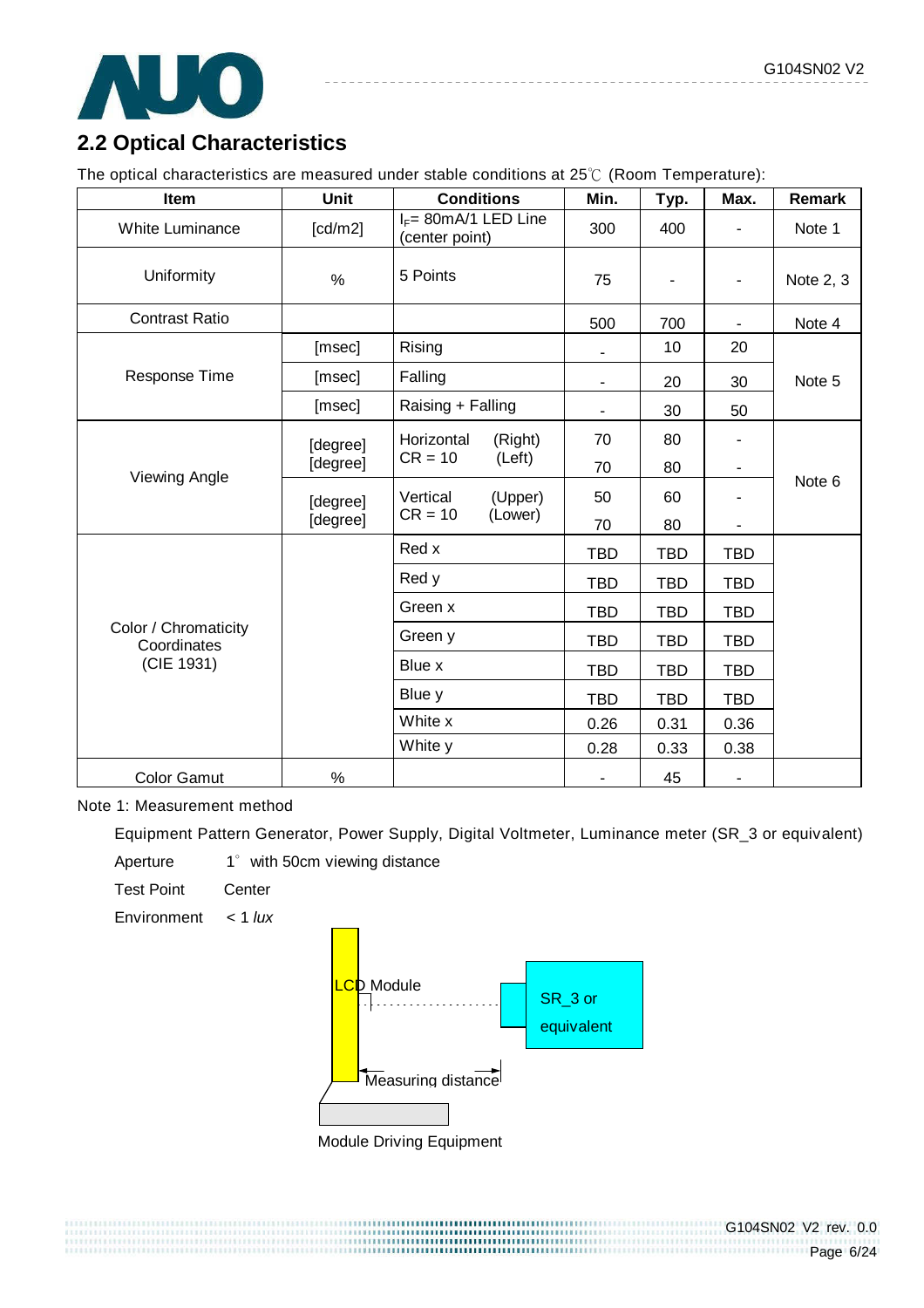





Note 3: The luminance uniformity of 5 points is defined by dividing the minimum luminance values by the maximum test point luminance

Minimum Brightness of five points

Maximum Brightness of five points

Note 4: Definition of contrast ratio (CR):

 $\delta$  wa =

Contrast ratio (CR)= Brightness on the "White" state Brightness on the "Black" state

Note 5: Definition of response time:

The output signals of photo detector are measured when the input signals are changed from "White" to "Black" (falling time) and from "Black" to "White" (rising time), respectively. The response time interval is between 10% and 90% of amplitudes. Please refer to the figure as below.



#### Note 6: Definition of viewing angle

Viewing angle is the measurement of contrast ratio ≧10, at the screen center, over a 180° horizontal an d 180° vertical range (off-normal viewing angles). Th e 180° viewing angle range is broken down as below: 90° ( θ) horizontal left and right, and 90° ( Φ) vertical high (up) and low (down). The measurement

direction is typically perpendicular to the display surface with the screen rotated to its center to develop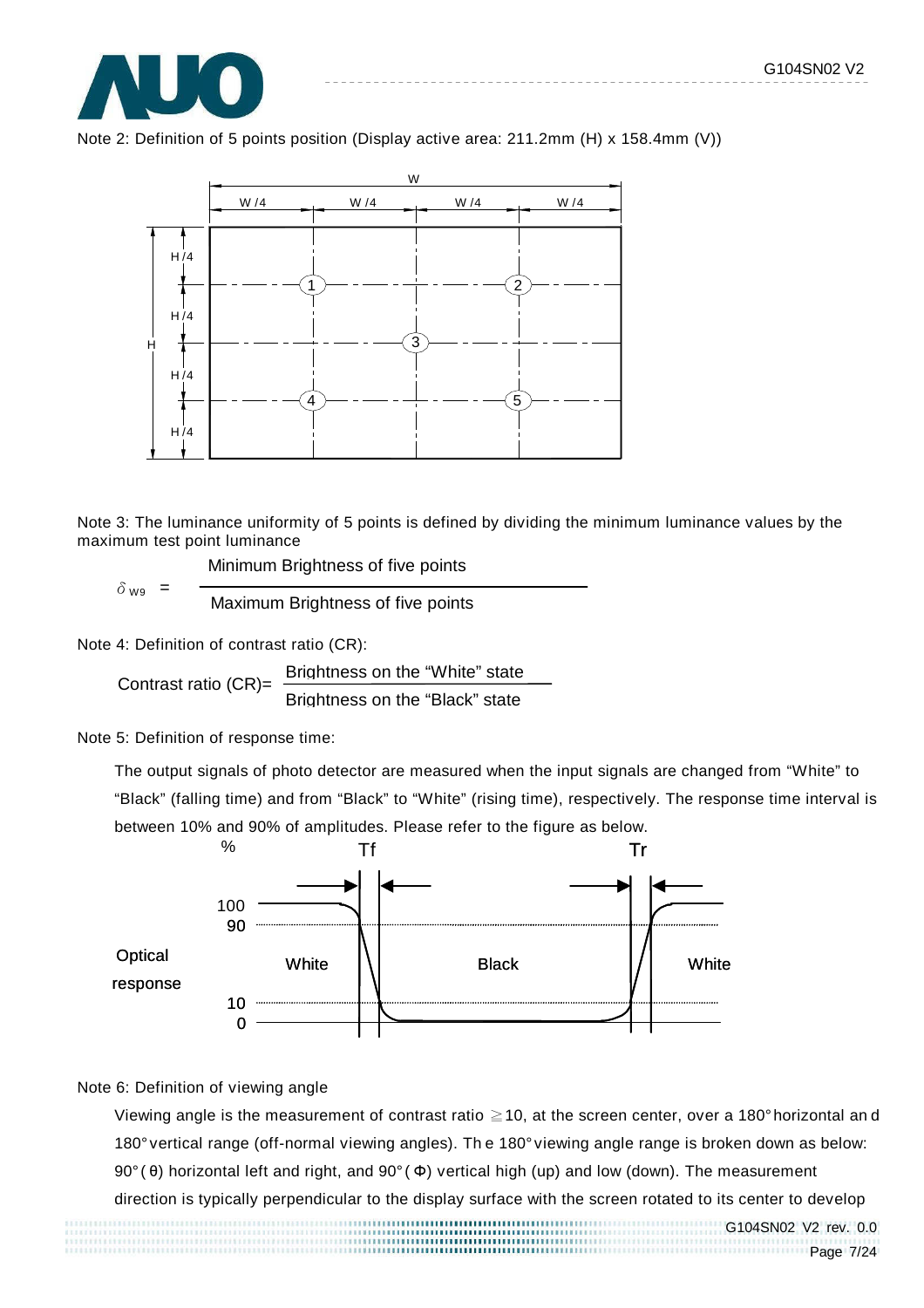

the desired measurement viewing angle.

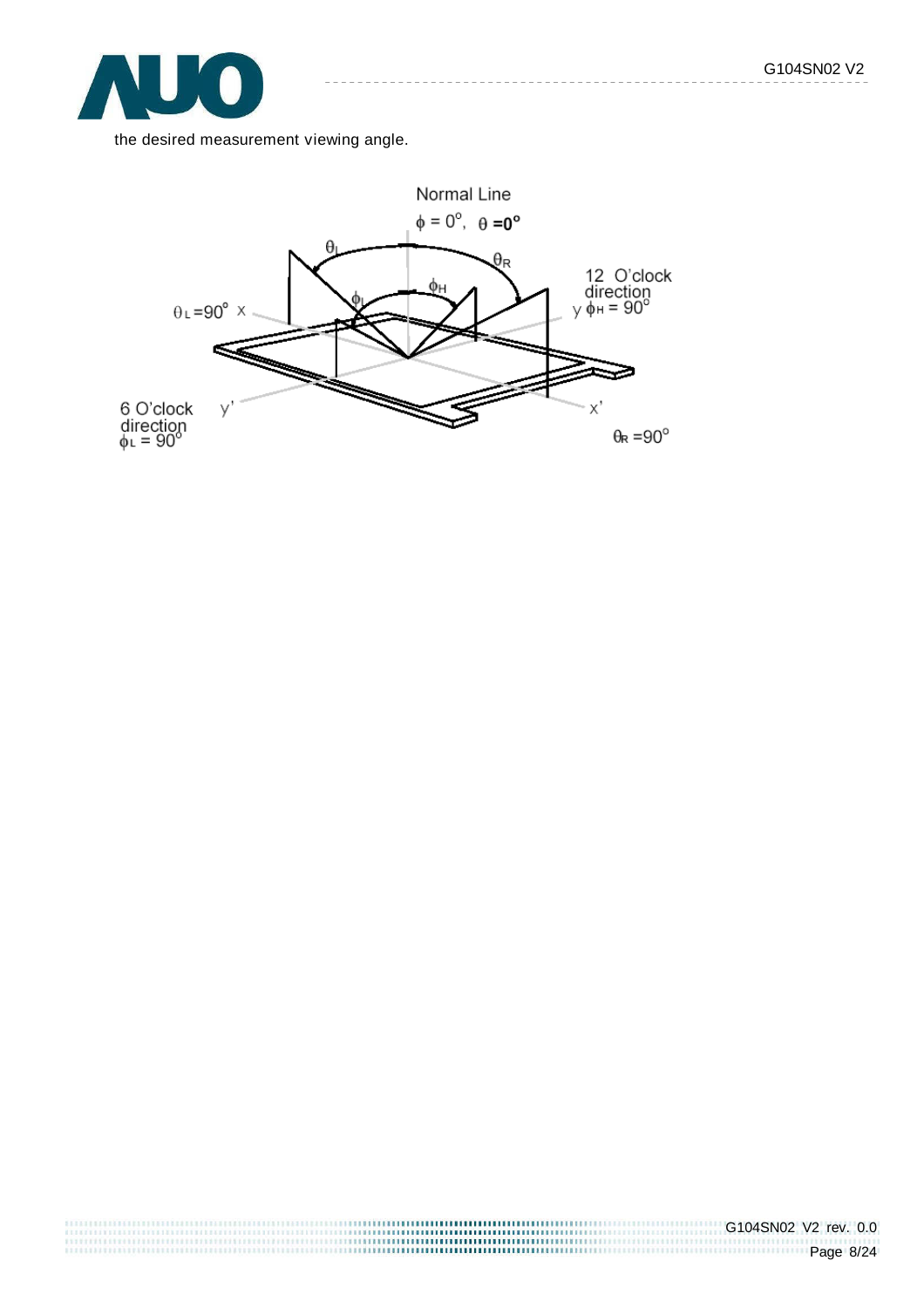

## **3. Functional Block Diagram**

The following diagram shows the functional block of the 10.4 inch color TFT/LCD module:

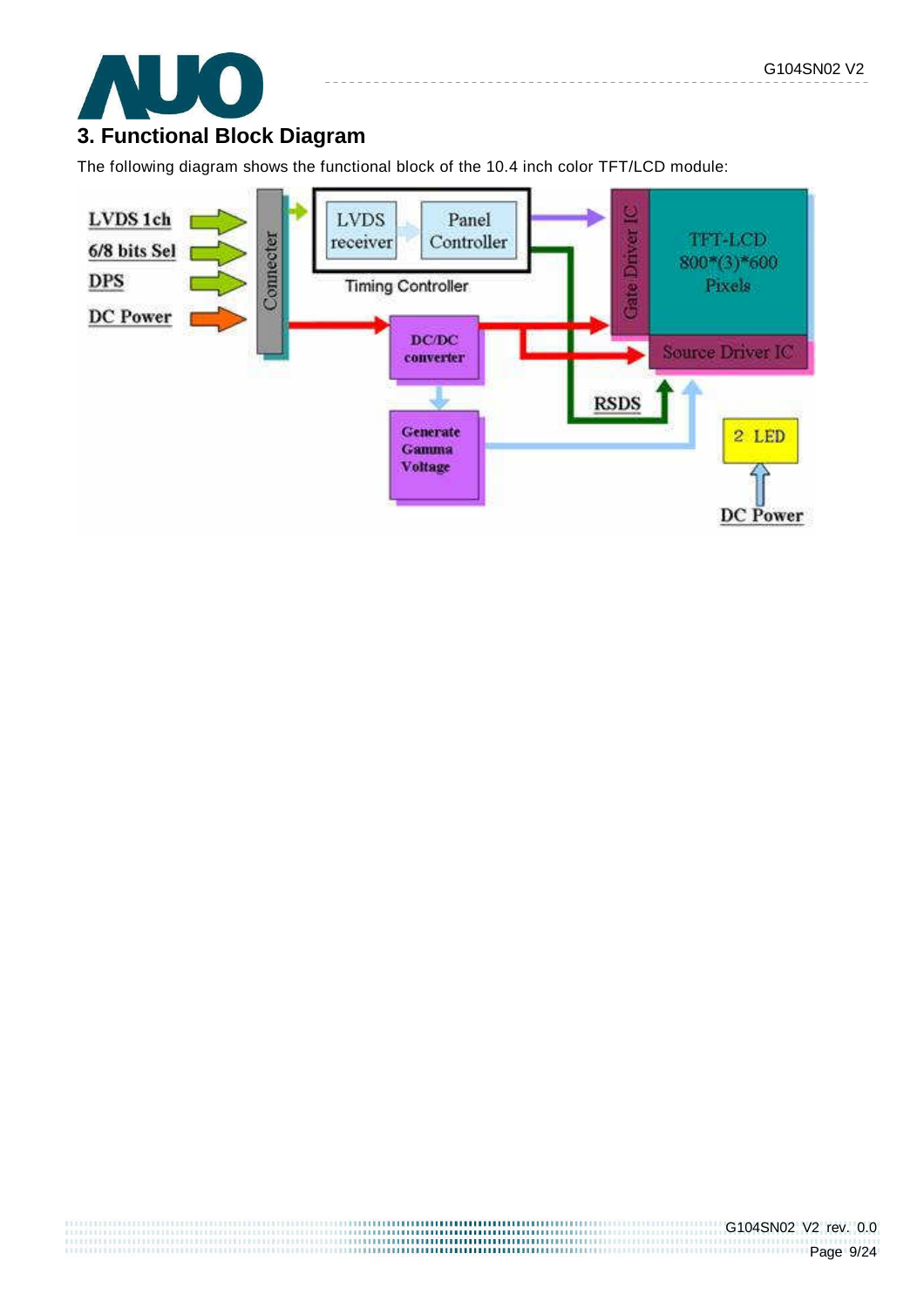

**4. Absolute Maximum Ratings** 

# **4.1 Absolute Ratings of TFT LCD Module**

| ltem            | Symbol | Min | Max    | Unit   |
|-----------------|--------|-----|--------|--------|
| Logic/LCD Drive | ∕ın    | v.J | − +4.ປ | [Volt] |

## **4.2 Absolute Ratings of Environment**

| <b>Item</b>                  | Symbol | Min   | Max | Unit                                  |
|------------------------------|--------|-------|-----|---------------------------------------|
| <b>Operating Temperature</b> | TOP    | $-30$ | +85 | [°C]                                  |
| <b>Operation Humidity</b>    | HOP    | 5     | 95  | [%RH]                                 |
| Storage Temperature          | TST    | $-30$ | +85 | $\mathop{\rm l}{\rm ^\circ C}{\rm l}$ |
| <b>Storage Humidity</b>      | HST    | 5     | 95  | [%RH]                                 |

,,,,,,,,,,,,,,,,,,,,,,,,,,,,,,,,,,,,

Note: Maximum Wet-Bulb should be 39℃ and no condensation.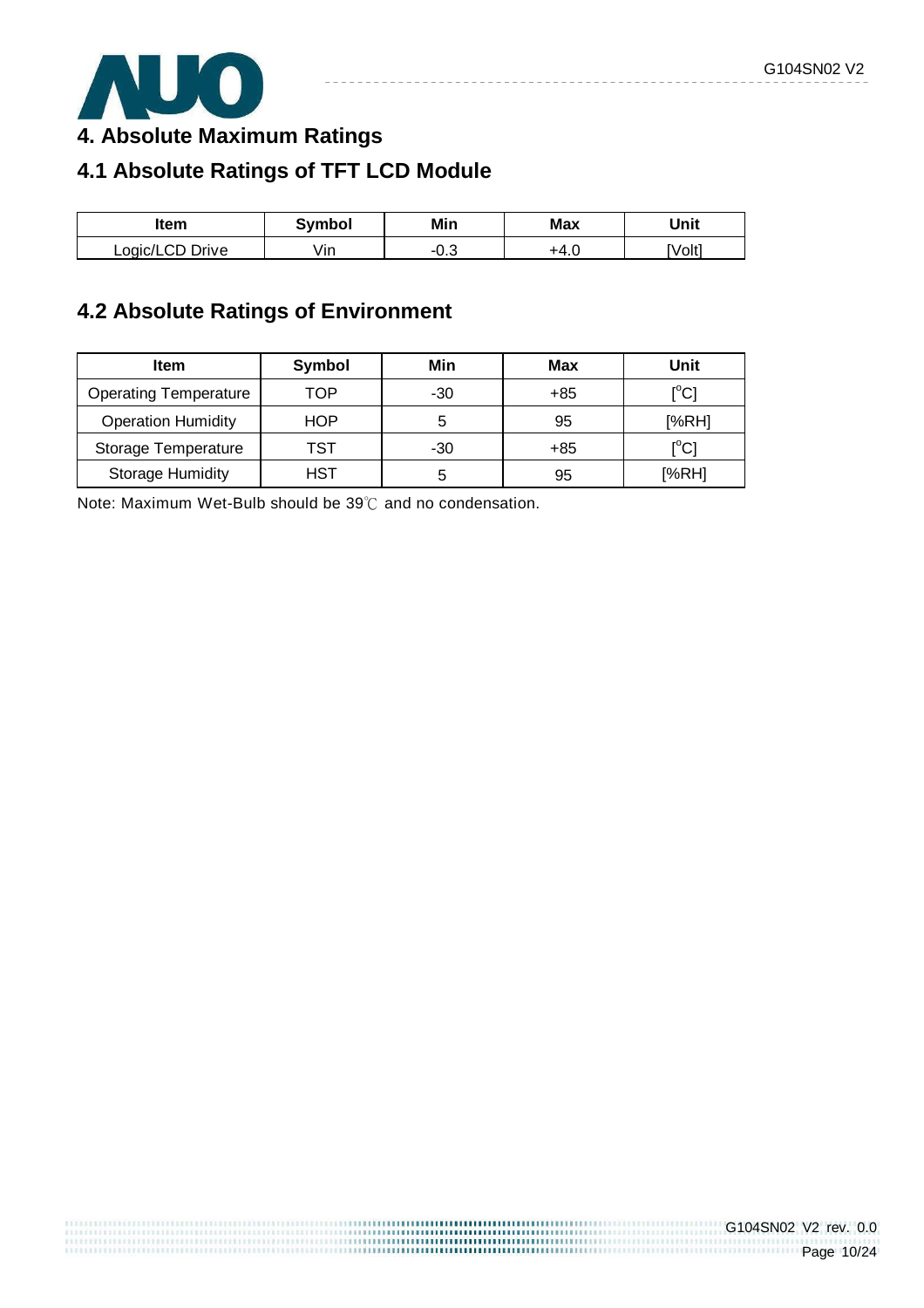

## **5.1 TFT LCD Module**

### **5.1.1 Power Specification**

| Symbol            | <b>Parameter</b>                            | Min | Typ   | <b>Max</b> | <b>Units</b> | <b>Remark</b>                                        |
|-------------------|---------------------------------------------|-----|-------|------------|--------------|------------------------------------------------------|
| <b>VDD</b>        | Logic/LCD<br>Input Voltage                  | 3.0 | 3.3   | 3.6        | [Volt]       |                                                      |
| I <sub>VDD</sub>  | <b>LCD Input Current</b>                    |     | 280   |            | [mA]         | VDD=3.3V at 60 HZ, all Black Pattern                 |
| P <sub>VDD</sub>  | <b>LCD Power</b><br>comsumption             | ٠   | 0.924 |            | [Watt]       | VDD=3.3V at 60 HZ, all Black Pattern                 |
| <b>I</b> rush LCD | <b>LCD Inrush Current</b>                   |     |       | 1.5        | [A]          | Note 1; VDD=3.3V<br>Black Pattern, Rising time=470us |
| $VDD_{rp}$        | Allowable Logic/LCD<br>Drive Ripple Voltage | -   |       | 100        | [MV]<br>p-p  | VDD=3.3V at 60 HZ, all Black Pattern                 |





**VDD rising time**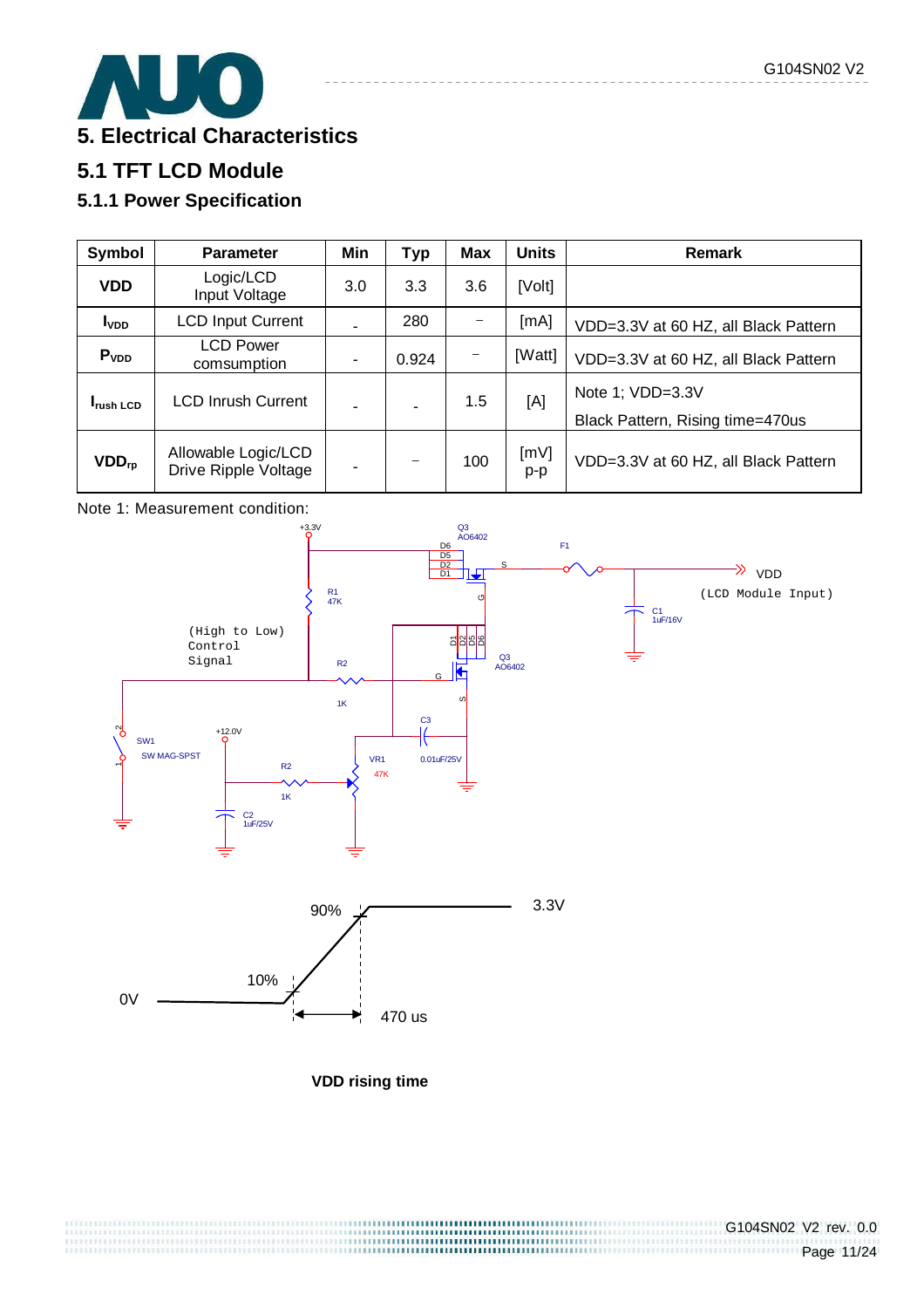

### **5.1.2 Signal Electrical Characteristics**

Input signals shall be low or Hi-Z state when VDD is off.

| Symbol      | <b>Item</b>                            | Min. | Typ. | Max. | Unit | <b>Remark</b>   |
|-------------|----------------------------------------|------|------|------|------|-----------------|
| <b>VTH</b>  | Differential Input High Threshold      | ۰    |      | 100  | [mV] | $VCM=1.2V$      |
| <b>VTL</b>  | Differential Input Low Threshold       | 100  |      | -    | [mV] | $VCM=1.2V$      |
| <b>VID</b>  | Input Differential Voltage             | 100  | 400  | 600  | [mV] |                 |
| <b>VICM</b> | Differential Input Common Mode Voltage | 1.1  | ٠    | 1.45 | [V]  | VTH/VTL=+-100mV |

Note: LVDS Signal Waveform.



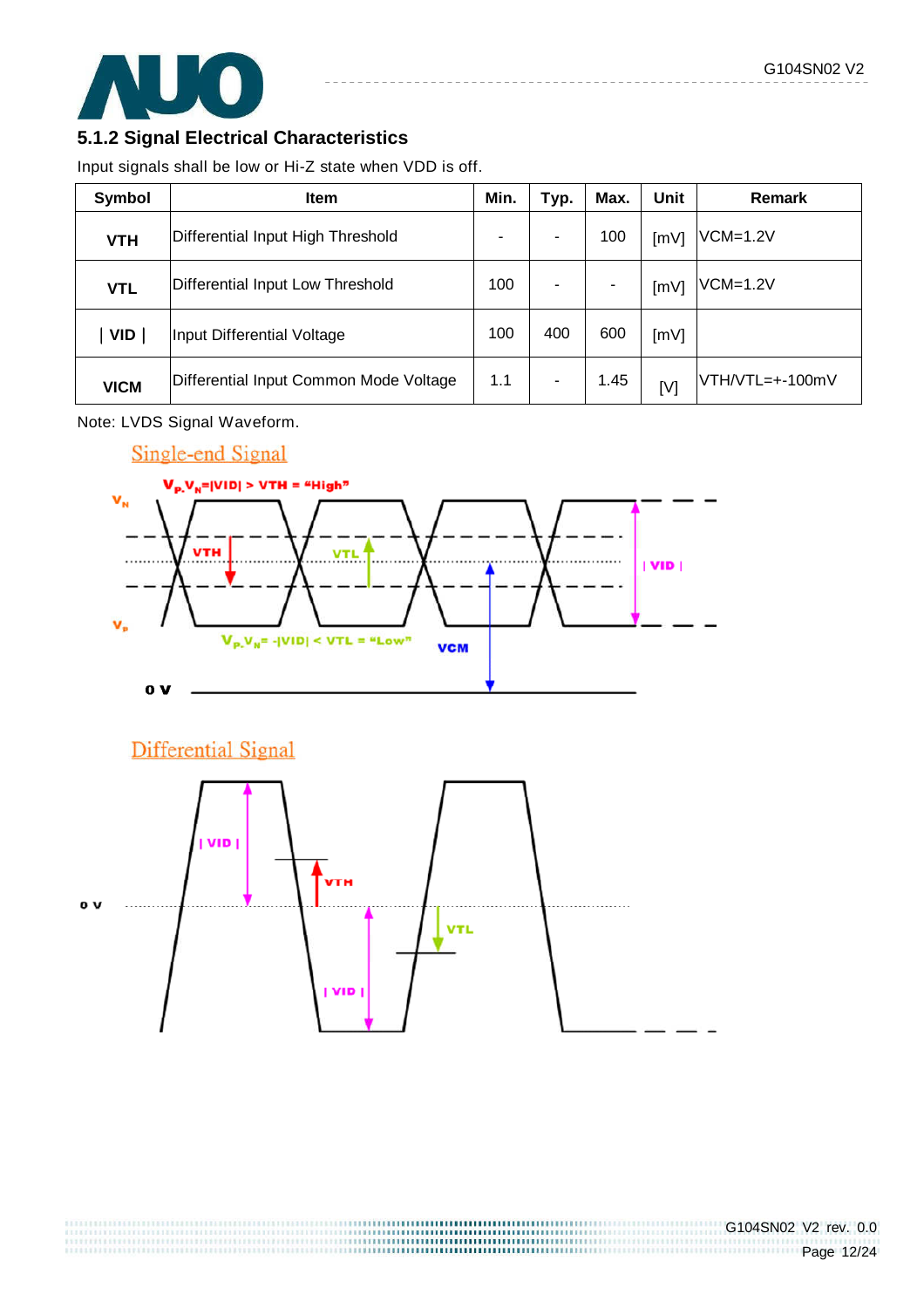

### **5.2.1 Parameter guideline for LED backlight**

Following characteristics are measured under a stable condition using a inverter at 25℃. (Room

Temperature):

| Symbol<br><b>Parameter</b>            |                          | Min.       | Typ.              | Max.       | Unit       | Remark                               |
|---------------------------------------|--------------------------|------------|-------------------|------------|------------|--------------------------------------|
| <b>VCC</b>                            | Input Voltage            | 10.8       | $12 \overline{ }$ | 12.6       | [Volt]     |                                      |
| $I_{\text{VCC}}$                      | <b>Input Current</b>     |            | 0.35              |            | [A]        | 100% PWM Duty                        |
| P <sub>VCC</sub>                      | <b>Power Consumption</b> |            | 4.2               | <b>TBD</b> | [Watt]     | 100% PWM Duty                        |
| Inrush Current<br><b>I</b> rush LED   |                          |            |                   | <b>TBD</b> | [A]        | at rising time=470us                 |
| Dimming Frequency<br>$F_{\text{PWM}}$ |                          | 200        |                   | 20K        | [Hz]       |                                      |
|                                       | <b>Swing Voltage</b>     | 3          | 3.3               | 5.5        | [Volt]     |                                      |
|                                       | Dimmung duty cycle       | <b>TBD</b> |                   | 100        | %          |                                      |
| <b>Operation Life</b>                 |                          | 50,000     |                   |            | <b>Hrs</b> | $I_F = 80$ mA, Ta= 25 <sup>°</sup> C |

Note 1: Ta means ambient temperature of TFT-LCD module.

Note 2:  $I_F$  means LED unit forward current.

Note 3: VCC, I<sub>VCC</sub>, I<sub>rush LED</sub>, P<sub>VCC</sub> are defined for LED backlight.(100% duty of PWM dimming)

Note 4: If G104SN02 V2 module is driven by high current or at high ambient temperature & humidity condition. The operating life will be reduced.

Note 5: Operating life means brightness goes down to 50% initial brightness. Minimum operating life time is estimated data.

> ,,,,,,,,,,,,,,,,,,,,,,,,,,,,,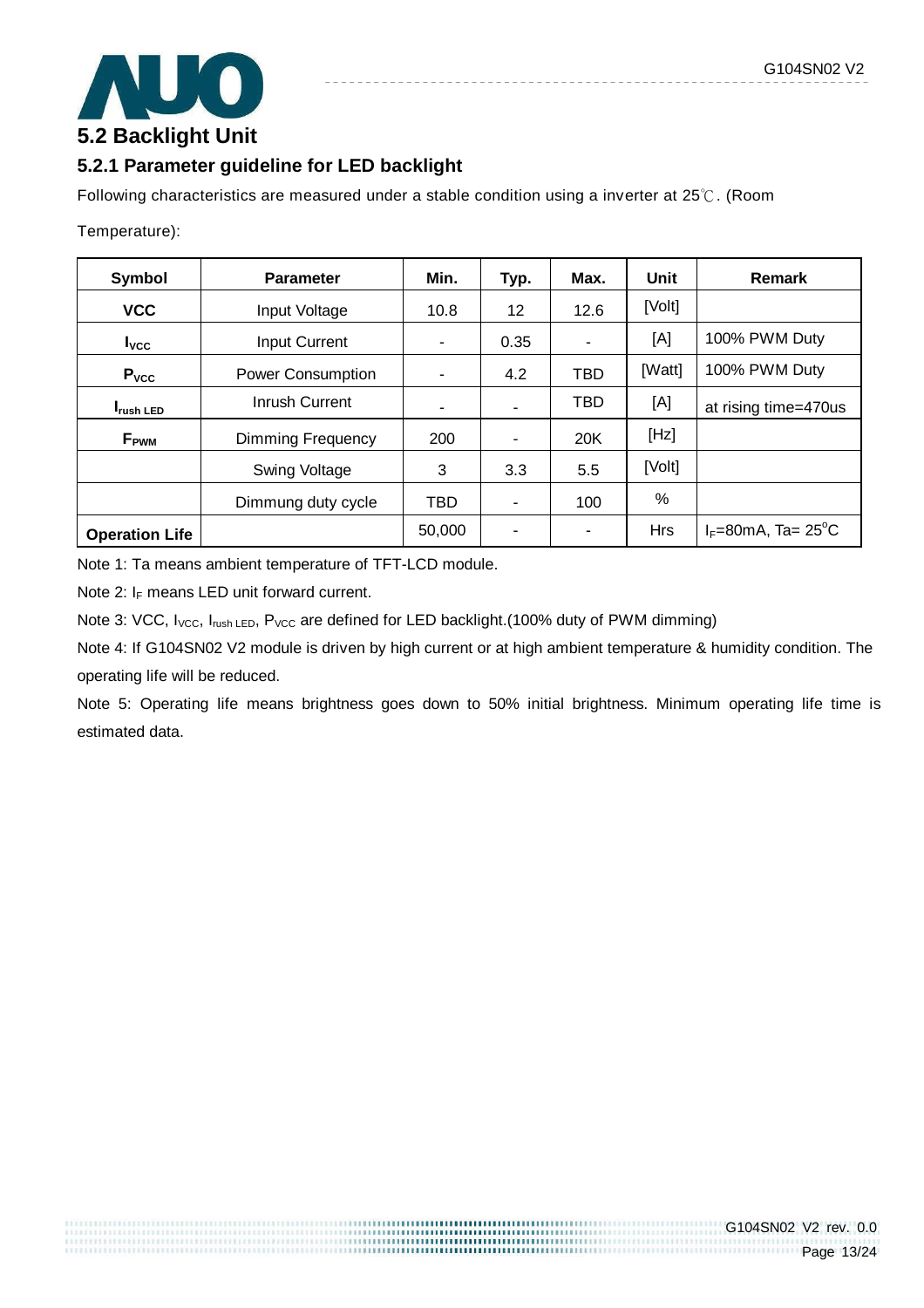

## **6.1 Pixel Format Image**

Following figure shows the relationship between input signal and LCD pixel format.



## **6.2 Scanning Direction**

The following figures show the image seen from the front view. The arrow indicates the direction of scan.



Fig. 1 Normal scan (Pin19, RSV = Low or NC) Fig. 2 Reverse scan (Pin19, RSV = High)

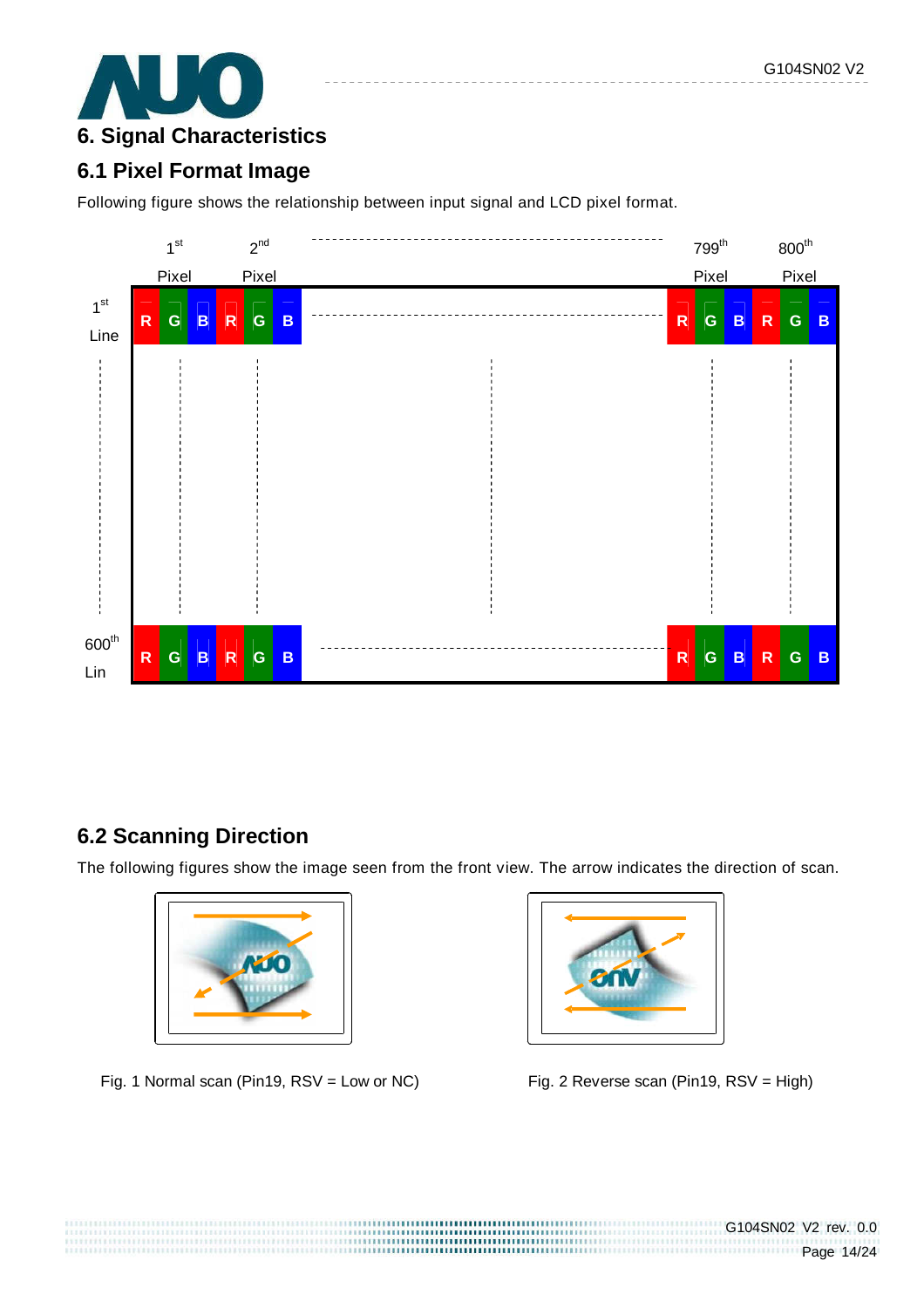

## **6.3 TFT-LCD Interface Signal Description**

The module using a LVDS receiver embaded in AUO's ASIC. LVDS is a differential signal technology for LCD interface and a high-speed data transfer device.

|         | Input Signal Interface |                                                            |
|---------|------------------------|------------------------------------------------------------|
| Pin No. | Symbol                 | <b>Description</b>                                         |
| 1       | <b>VDD</b>             | Power Supply, 3.3V (typical)                               |
| 2       | <b>VDD</b>             | Power Supply, 3.3V (typical)                               |
| 3       | <b>GND</b>             | Ground                                                     |
| 4       | <b>DPS</b>             | Reverse Scan Function [H: Enable; L/NC: Disable]           |
| 5       | RxINO-                 | LVDS receiver signal channel 0                             |
| 6       | RxIN0+                 | LVDS Differential Data Input (R0, R1, R2, R3, R4, R5, G0)  |
| 7       | <b>GND</b>             | Ground                                                     |
| 8       | RxIN1-                 | LVDS receiver signal channel 1                             |
| 9       | RxIN1+                 | LVDS Differential Data Input (G1, G2, G3, G4, G5, B0, B1)  |
| 10      | <b>GND</b>             | Ground                                                     |
| 11      | RxIN2-                 | LVDS receiver signal channel 2                             |
| 12      | RxIN2+                 | LVDS Differential Data Input (B2, B3, B4, B5, DE)          |
| 13      | <b>GND</b>             | Ground                                                     |
| 14      | RxCLKIN-               | LVDS receiver signal clock                                 |
| 15      | RxCLKIN+               |                                                            |
| 16      | <b>GND</b>             | Ground                                                     |
| 17      | RxIN3-                 | LVDS receiver signal channel 3, NC for 6 bit LVDS Input    |
| 18      | RxIN3+                 | LVDS Differential Data Input (R6, R7, G6, G7, B6, B7, RSV) |
| 19      | <b>RSV</b>             | Reserved for AUO internal test. Please treat it as NC.     |
| 20      | SEL68                  | 6/8bits LVDS data input selection [H: 8bits L/NC: 6bit]    |

1999 - 1999 - 1999 - 1999 - 1999 - 1999 - 1999 - 1999 - 1999 - 1999 - 1999 - 1999 - 1999 - 1999 - 1999 - 1999<br>1999 - 1999 - 1999 - 1999 - 1999 - 1999 - 1999 - 1999 - 1999 - 1999 - 1999 - 1999 - 1999 - 1999 - 1999 - 1999

Note 1: Input Signals shall be in low status when VDD is off.

Note 2: High stands for "3.3V", Low stands for "0V", NC stands for "No Connection".

Note 3: RSV stands for "Reserved".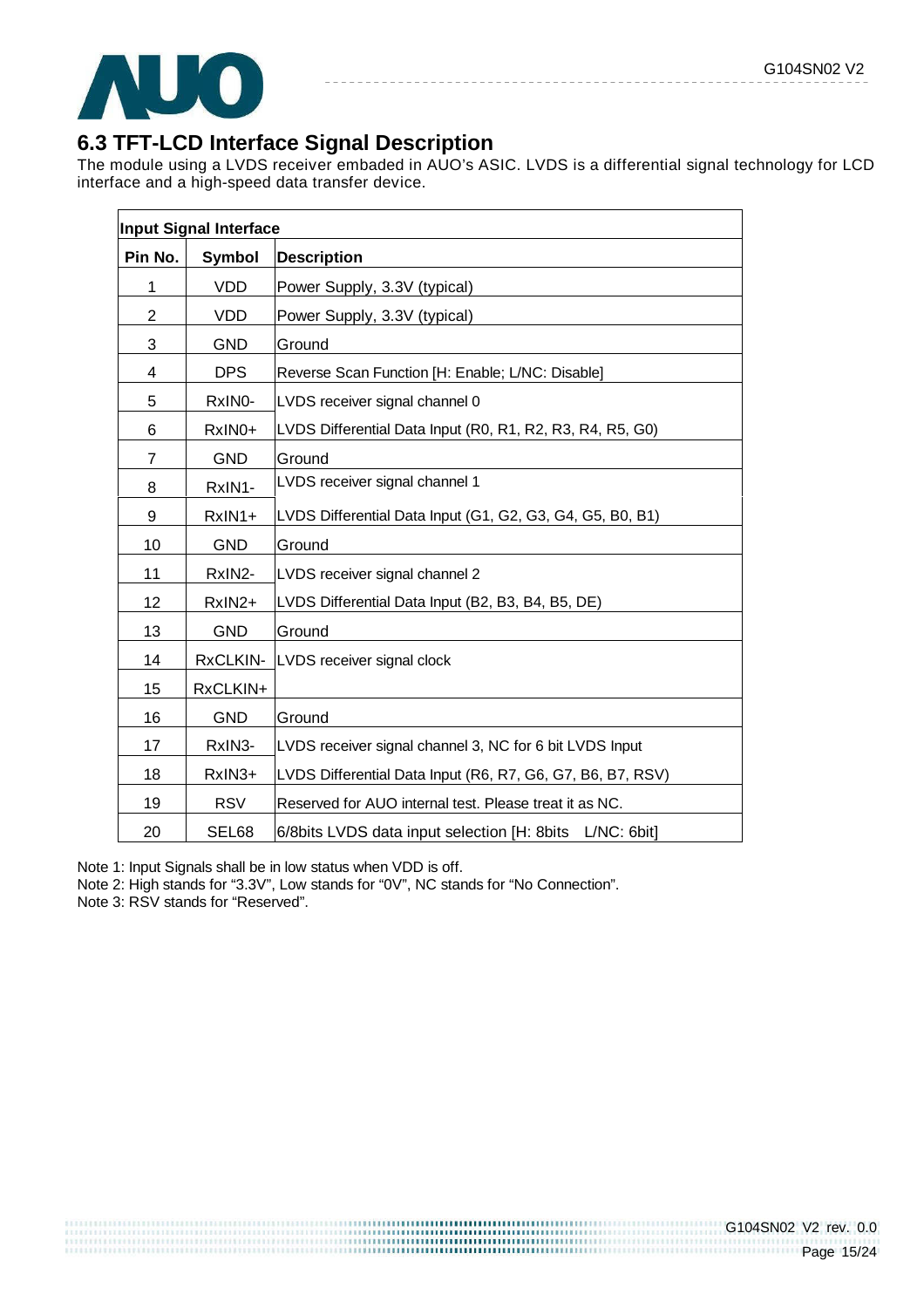

### **6.4 The Input Data Format**

#### **6.4.1 SEL68**



 $\frac{1}{2} \frac{1}{2} \frac{1}{2} \frac{1}{2} \frac{1}{2} \frac{1}{2} \frac{1}{2} \frac{1}{2} \frac{1}{2} \frac{1}{2} \frac{1}{2} \frac{1}{2} \frac{1}{2} \frac{1}{2} \frac{1}{2} \frac{1}{2} \frac{1}{2} \frac{1}{2} \frac{1}{2} \frac{1}{2} \frac{1}{2} \frac{1}{2} \frac{1}{2} \frac{1}{2} \frac{1}{2} \frac{1}{2} \frac{1}{2} \frac{1}{2} \frac{1}{2} \frac{1}{2} \frac{1}{2} \frac{$ 

#### **SEL68 = "High" for 8 bits LVDS Input**



**Note1**: Please follow PSWG.

**Note2**: R/G/B data 7:MSB, R/G/B data 0:LSB

| <b>Signal Name</b> | <b>Description</b>     | Remark                                  |
|--------------------|------------------------|-----------------------------------------|
| R7                 | Red Data 7             | Red-pixel Data                          |
| R <sub>6</sub>     | Red Data 6             |                                         |
| R <sub>5</sub>     | Red Data 5             | For 8Bits LVDS input                    |
| R4                 | Red Data 4             | MSB: R7 ; LSB: R0                       |
| R <sub>3</sub>     | Red Data 3             |                                         |
| R <sub>2</sub>     | Red Data 2             | For 6Bits LVDS input                    |
| R <sub>1</sub>     | Red Data 1             | MSB: R5; LSB: R0                        |
| R <sub>0</sub>     | Red Data 0             |                                         |
| G7                 | Green Data 7           | Green-pixel Data                        |
| G <sub>6</sub>     | Green Data 6           |                                         |
| G <sub>5</sub>     | Green Data 5           | For 8Bits LVDS input                    |
| G4                 | Green Data 4           | MSB: G7; LSB: G0                        |
| G <sub>3</sub>     | Green Data 3           |                                         |
| G <sub>2</sub>     | Green Data 2           | For 6Bits LVDS input                    |
| G <sub>1</sub>     | Green Data 1           | MSB: G5; LSB: G0                        |
| G <sub>0</sub>     | Green Data 0           |                                         |
| <b>B7</b>          | Blue Data 7            | <b>Blue-pixel Data</b>                  |
| B <sub>6</sub>     | Blue Data 6            |                                         |
| B <sub>5</sub>     | Blue Data 5            | For 8Bits LVDS input                    |
| B4                 | Blue Data 4            | MSB: B7 ; LSB: B0                       |
| B <sub>3</sub>     | <b>Blue Data 3</b>     |                                         |
| <b>B2</b>          | Blue Data 2            | For 6Bits LVDS input                    |
| <b>B1</b>          | <b>Blue Data 1</b>     | MSB: B5; LSB: B0                        |
| B <sub>0</sub>     | Blue Data 0            |                                         |
| <b>RxCLKIN</b>     | <b>LVDS Data Clock</b> |                                         |
| DE                 | Data Enable Signal     | When the signal is high, the pixel data |
|                    |                        | shall be valid to be displayed.         |

Note: Output signals from any system shall be low or Hi-Z state when VDD is off.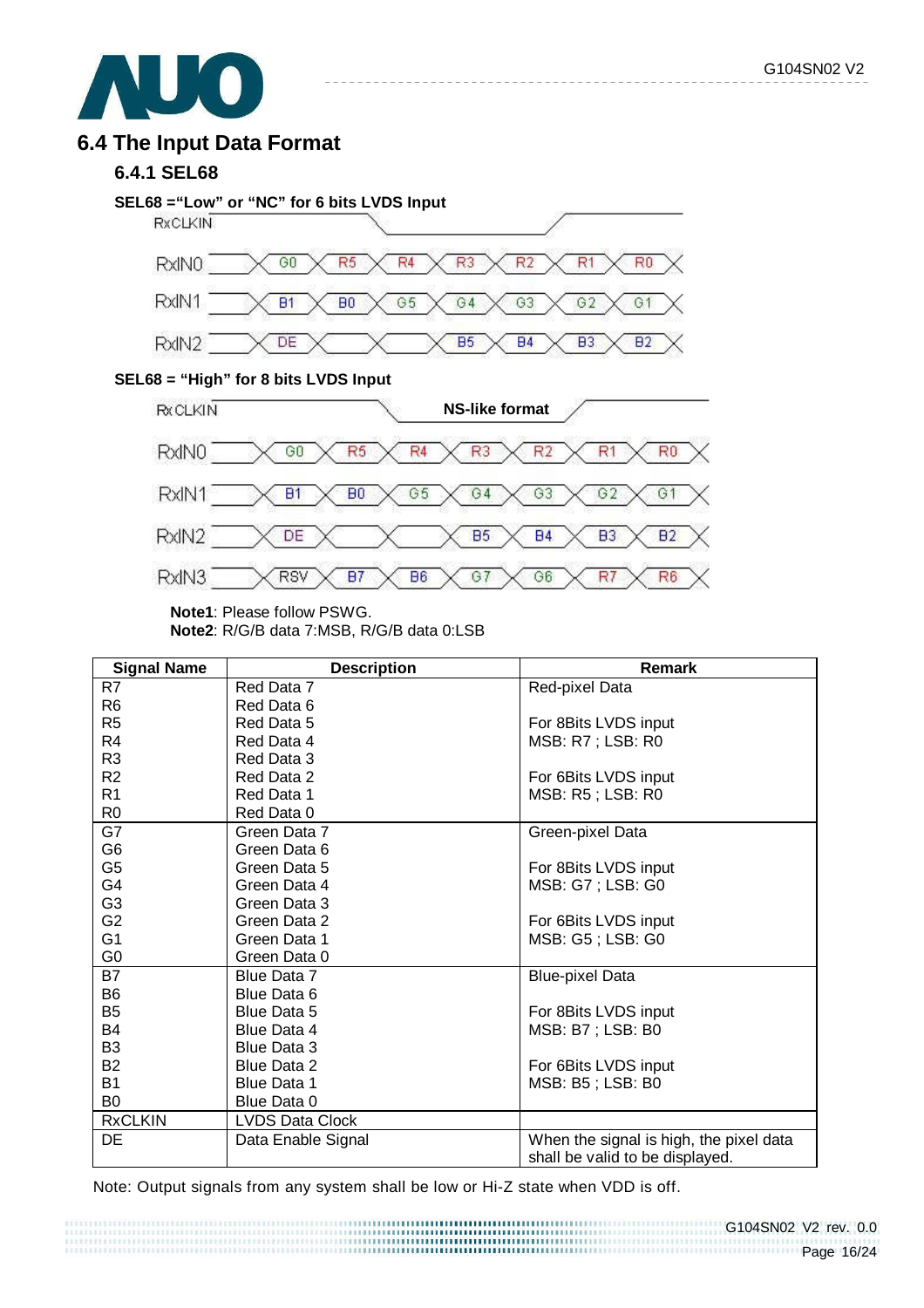

## **6.5 TFT-LCD Interface Timing**

### **6.5.1 Timing Characteristics**

| <b>Signal</b>                          |                 | Symbol                      | Min. | Typ. | Max. | Unit               |
|----------------------------------------|-----------------|-----------------------------|------|------|------|--------------------|
| Clock Frequency                        |                 | $1/T_{\text{Clock}}$        | 30   | 40   | 50   | <b>MHz</b>         |
|                                        | Period          | $T_{\rm V}$                 | 608  | 628  | 1024 |                    |
| Vertical                               | Active          | $\mathsf{T}_{\mathsf{VD}}$  | --   | 600  | --   | $T_{Line}$         |
| Section                                | Blanking        | ${\mathsf T}_{\textsf{VB}}$ | 8    | 28   | 424  |                    |
|                                        | Period          | Tн                          | 960  | 1056 | 1060 |                    |
| Horizontal                             | Active          | Т <sub>нр</sub>             | --   | 800  | --   | $T_{\text{Clock}}$ |
| Section<br>$\sim$ $\sim$ $\sim$ $\sim$ | <b>Blanking</b> | Т <sub>нв</sub>             | 160  | 256  | 260  |                    |

Note 1: Frame rate is 60 Hz. Note 2: DE mode.

### **6.5.2 Input Timing Diagram**

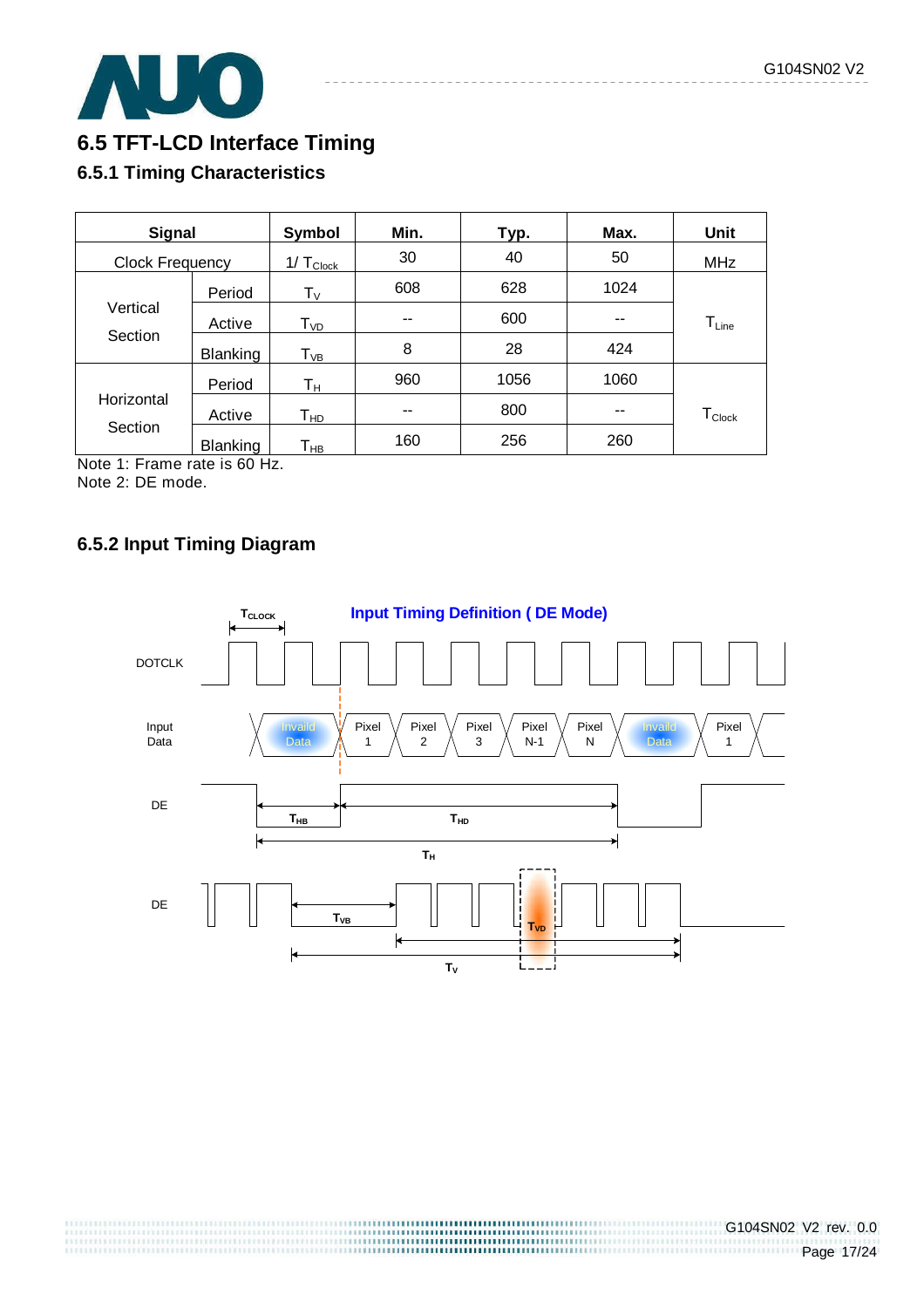

### **6.6 Power ON/OFF Sequence**

VDD power and lamp on/off sequence is as below. Interface signals are also shown in the chart. Signals from any system shall be Hi-Z state or low level when VDD is off.



## **Power ON/OFF sequence timing**

|                  | Value |      |      |              |
|------------------|-------|------|------|--------------|
| <b>Parameter</b> | Min.  | Typ. | Max. | <b>Units</b> |
| <b>T1</b>        | 0.5   | -    | 10   | [ms]         |
| T <sub>2</sub>   | 30    | 40   | 50   | [ms]         |
| T <sub>3</sub>   | 200   | ٠    | ۰    | [ms]         |
| <b>T4</b>        | 10    | ۰    |      | [ms]         |
| T <sub>5</sub>   | 10    | -    |      | [ms]         |
| T <sub>6</sub>   | 0     | -    |      | [ms]         |
| T7               | 10    | -    | -    | [ms]         |
| T <sub>8</sub>   | 100   | ۰    | ۰    | [ms]         |
| T <sub>9</sub>   | 0     | 16   | 50   | [ms]         |
| T <sub>10</sub>  | ۰     | ۰    | 10   | [ms]         |
| T11              | 1000  |      |      | [ms]         |

The above on/off sequence should be applied to avoid abnormal function in the display. Please make sure to turn off the power when you plug the cable into the input connector or pull the cable out of the connector.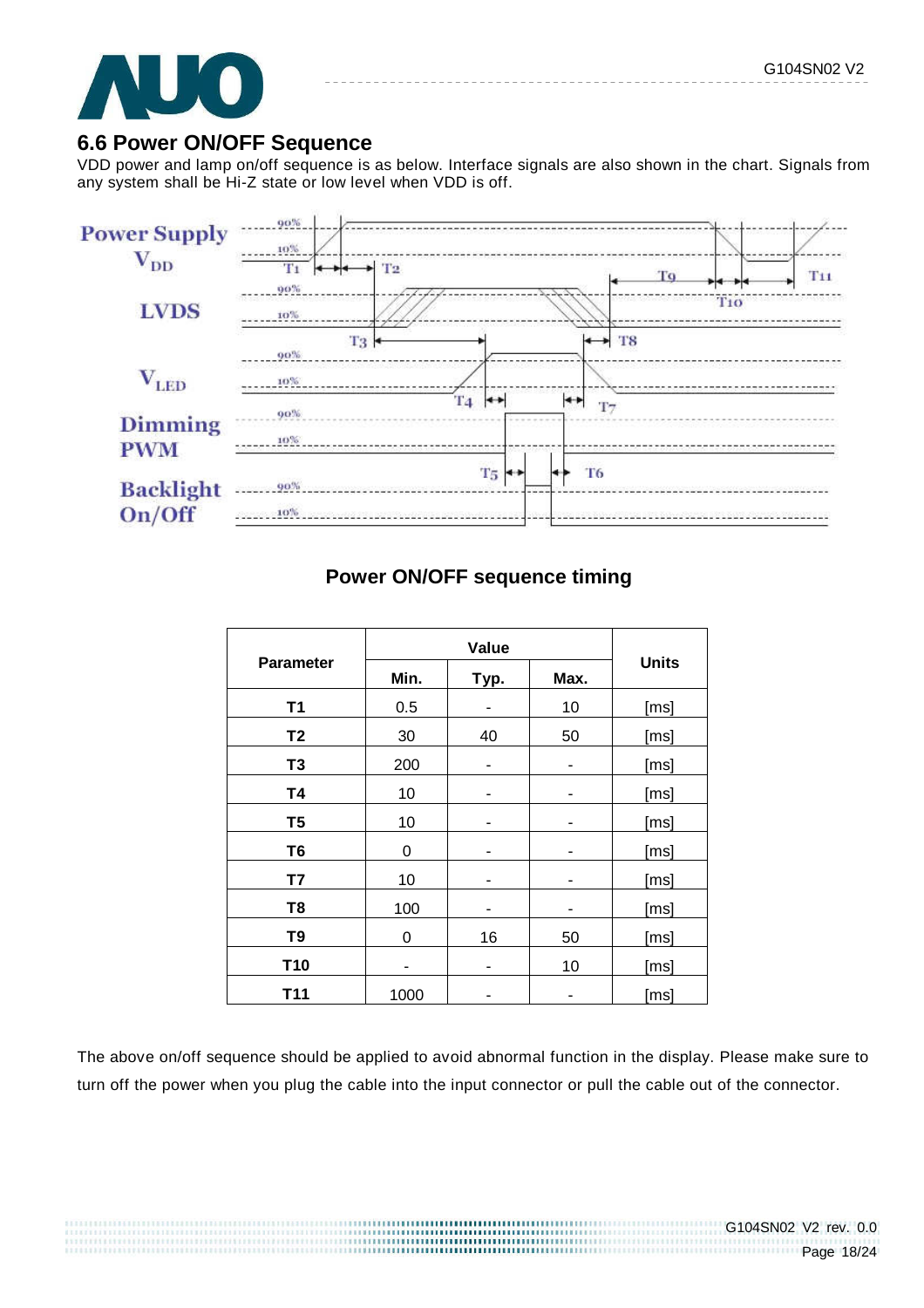

## **7. Connector & Pin Assignment**

Physical interface is described as for the connector on module. These connectors are capable of accommodating the following signals and will be following components.

## **7.1 TFT-LCD Signal (CN1): LVDS Connector**

| <b>Connector Name / Designation</b> | <b>Signal Connector</b>     |
|-------------------------------------|-----------------------------|
| Manufacturer                        | STM or compatible           |
| <b>Connector Model Number</b>       | MSB24013P20HA or compatible |
| Adaptable Plug                      | P24013P20 or compatible     |

| Pin No. | Symbol              | Pin No. | Symbol     |
|---------|---------------------|---------|------------|
|         | VDD                 | 2       | VDD        |
| 3       | <b>GND</b>          | 4       | <b>DPS</b> |
| 5       | RxIN <sub>0</sub> - | 6       | RxIN0+     |
| 7       | <b>GND</b>          | 8       | RxIN1-     |
| 9       | $RxIN1+$            | 10      | <b>GND</b> |
| 11      | RxIN2-              | 12      | RxIN2+     |
| 13      | <b>GND</b>          | 14      | RxCKIN-    |
| 15      | RxCKIN+             | 16      | <b>GND</b> |
| 17      | RxIN3-              | 18      | RxIN3+     |
| 19      | <b>RSV</b>          | 20      | SEL68      |

## **7.2 LED Backlight Unit (CN2): Driver Connector**

| <b>Connector Name / Designation</b> | <b>Lamp Connector</b>        |
|-------------------------------------|------------------------------|
| Manufacturer                        | <b>ENTERY</b> or compatible  |
| <b>Connector Model Number</b>       | 3808K-F05N-02R or compatible |
| <b>Mating Model Number</b>          | H208K-P05N-02B or compatible |

| Pin No.          | symbol  | description   |
|------------------|---------|---------------|
| Pin1             | VCC     | 12V input     |
| Pin <sub>2</sub> | GND     | GND           |
| Pin <sub>3</sub> | On/OFF  | 5V-ON, 0V-OFF |
| Pin4             | Dimming | <b>PWM</b>    |
| Pin <sub>5</sub> | ΝA      |               |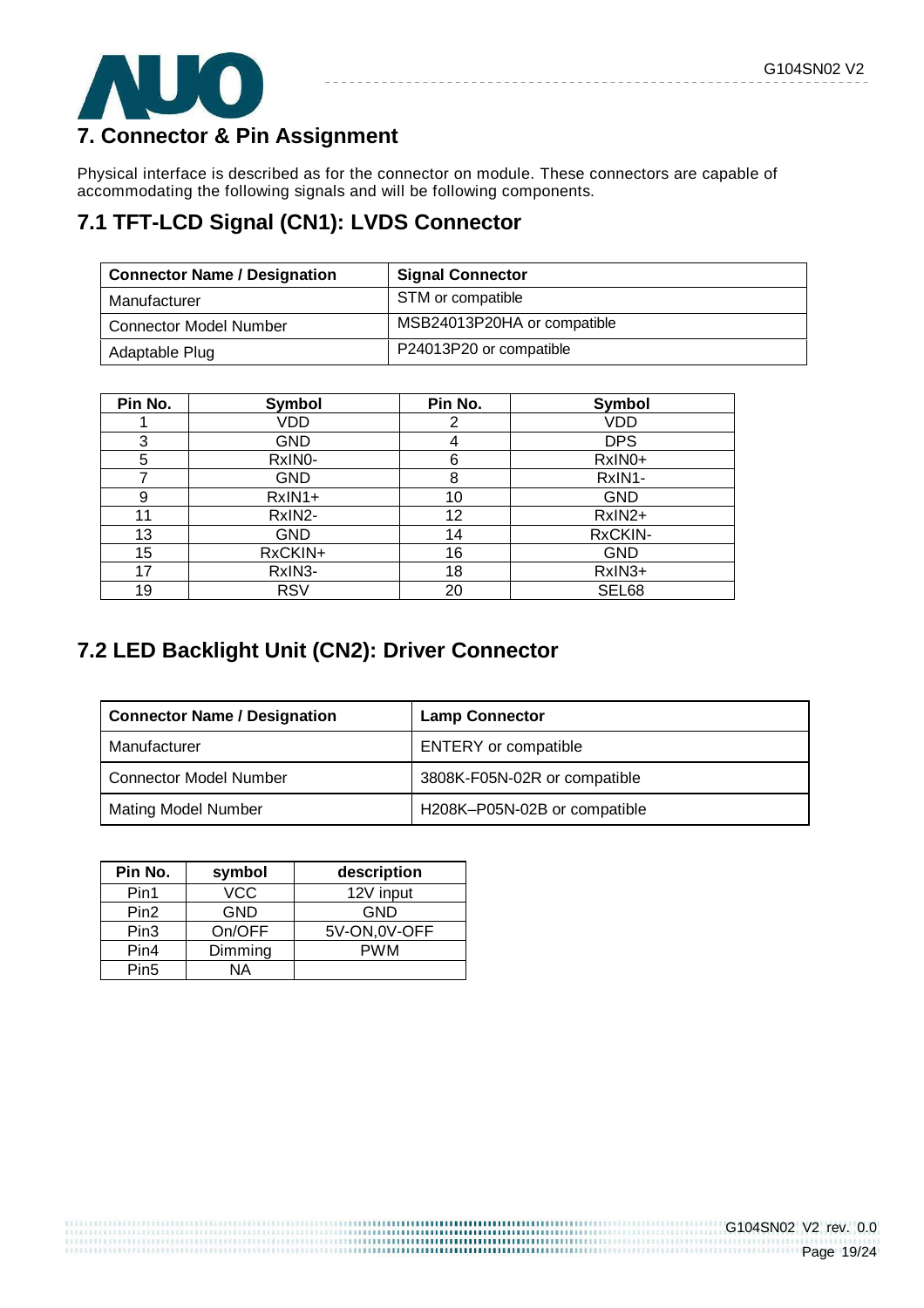

| <b>Items</b>                      | <b>Required Condition</b>                                                       | Note   |
|-----------------------------------|---------------------------------------------------------------------------------|--------|
| <b>Temperature Humidity Bias</b>  | 40°C, 90%RH, 300 hours                                                          |        |
| <b>High Temperature Operation</b> | 85℃, 300 hours                                                                  |        |
| Low Temperature Operation         | -30 $^\circ\!{\rm C}$ , 300 hours                                               |        |
| Hot Storage                       | 85℃, 300 hours                                                                  |        |
| <b>Cold Storage</b>               | $-30^{\circ}$ C, 300 hours                                                      |        |
| <b>Thermal Shock Test</b>         | -20°C/30 min, 60°C/30 min, 100cycles, 40°C minimun ramp rate                    |        |
| lHot Start Test                   | 85℃/1Hr min. power on/off per 5 minutes, 5 times                                |        |
| <b>Cold Start Test</b>            | -30 $\degree$ C/1Hr min. power on/off per 5 minutes, 5 times                    |        |
| Shock Test (Non-Operating)        | 50G, 20ms, Half-sine wave, $(\pm X, \pm Y, \pm Z)$                              |        |
| <b>Vibration Test</b>             | 1.5G, (10~200Hz, Sine wave)                                                     |        |
| (Non-Operating)                   | 30 mins/axis, 3 direction (X, Y, Z)                                             |        |
| On/off test                       | On/10 sec, Off/10 sec, 30,000 cycles                                            |        |
|                                   | Contact Discharge: $\pm$ 8KV, 150pF(330 $\Omega$ ) 1sec, 8 points, 25 times/    |        |
| <b>ESD</b>                        | point                                                                           | Note 1 |
|                                   | Air Discharge: $\pm$ 15KV, 150pF(330 $\Omega$ ) 1sec, 8 points, 25 times/ point |        |
| <b>EMI</b>                        | 30-230 MHz, limit 40 dBu V/m, 230-1000 MHz, limit 47 dBu V/m                    |        |

Note1: According to EN61000-4-2, ESD class B: Some performance degradation allowed. No data lost

Self-recoverable. No hardware failures.

Note2:

- Water condensation is not allowed for each test items.
- Each test is done by new TFT-LCD module. Don't use the same TFT-LCD module repeatedly for reliability test.
- The reliability test is performed only to examine the TFT-LCD module capability.
- To inspect TFT-LCD module after reliability test, please store it at room temperature and room humidity for 24 hours at least in advance.

,,,,,,,,,,,,,,,,,,,,,,,,,,,,,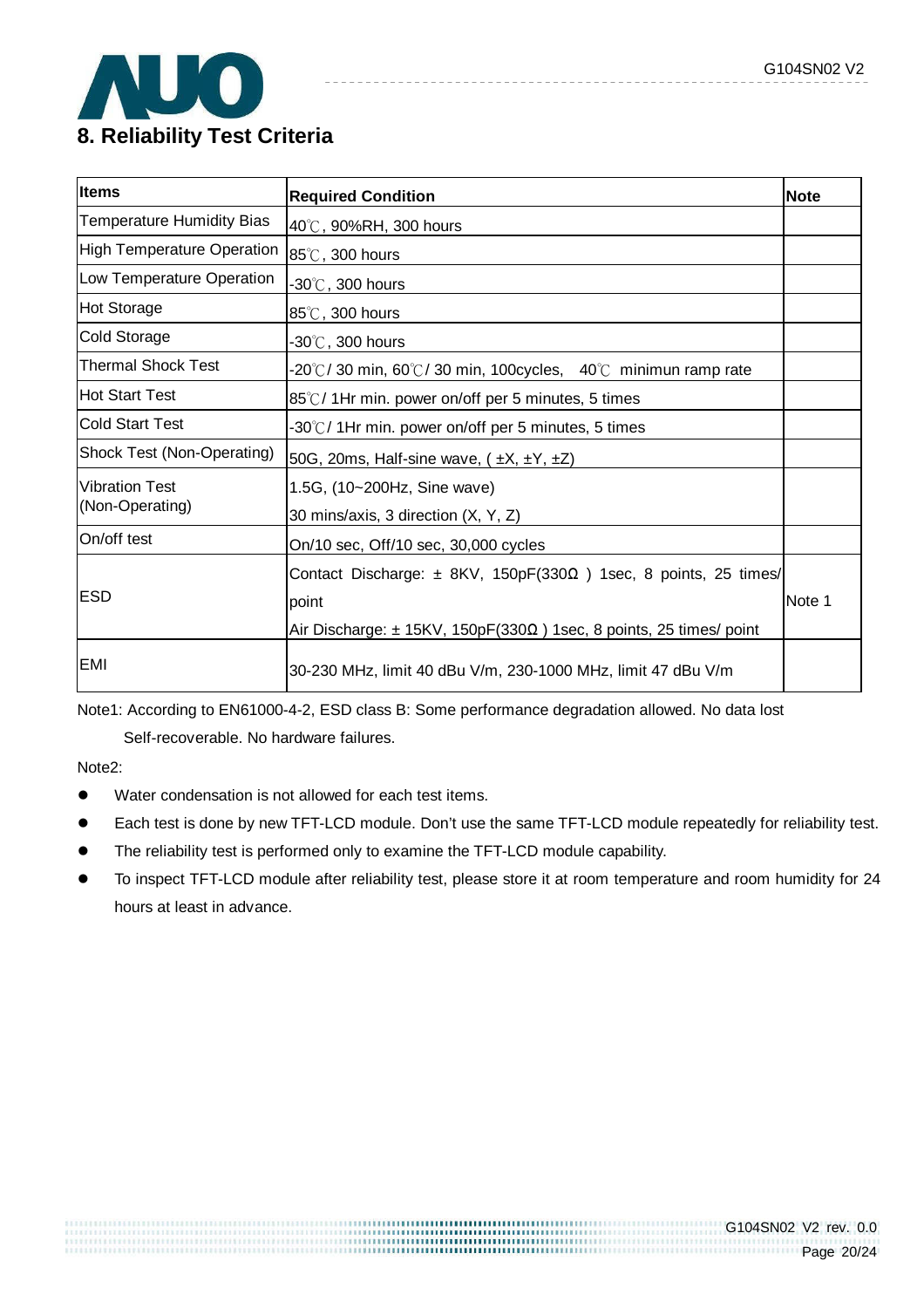

#### G104SN02 V2

# **9.1 LCM Outline Dimension (Front View)**



G104SN02 V2 rev. 0.0 Page 21/24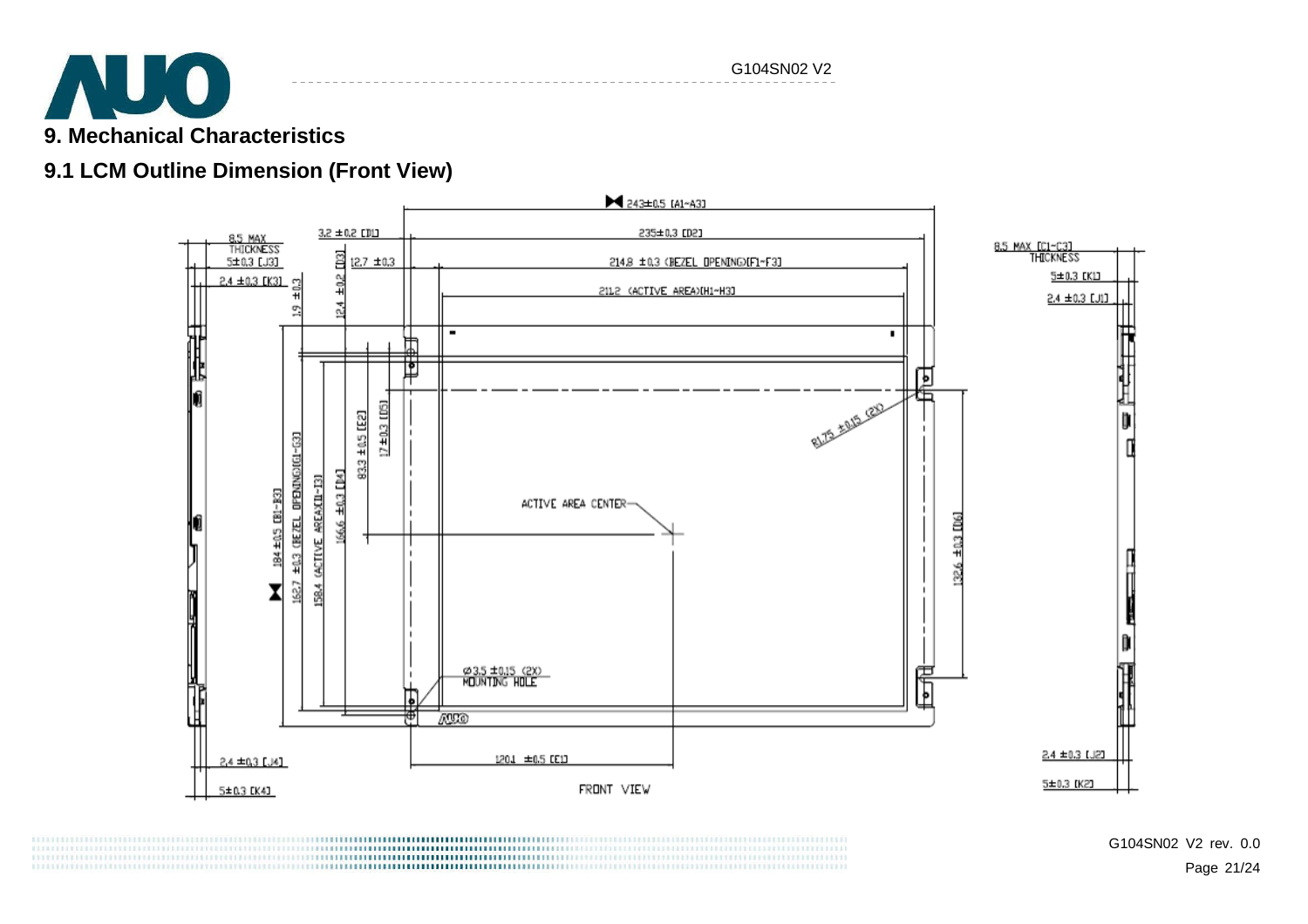

G104SN02 V2

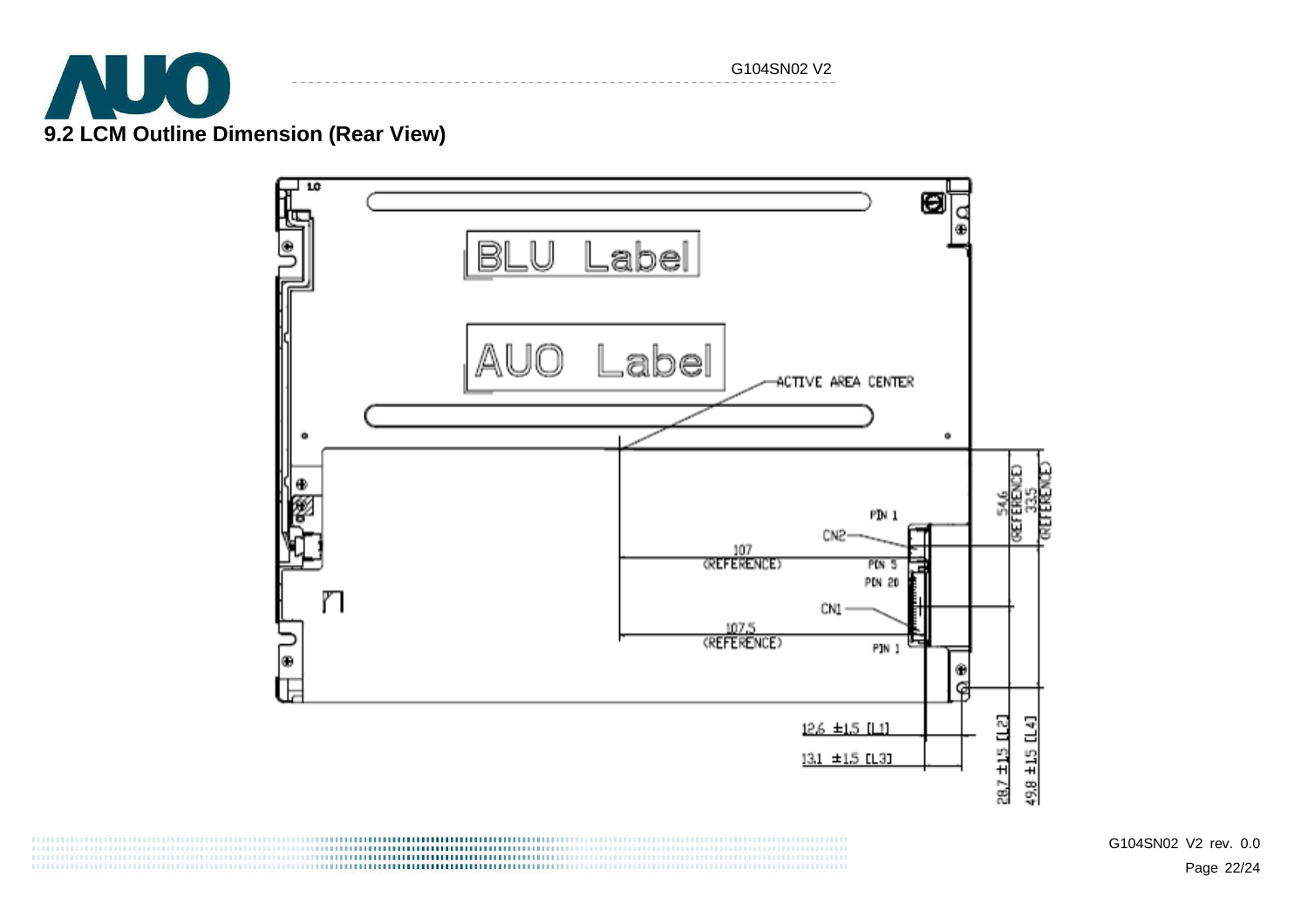

**10. Label and Packaging** 

**10.1 Shipping Label** (on the rear side of TFT-LCD display)

**10.2 Carton Package**